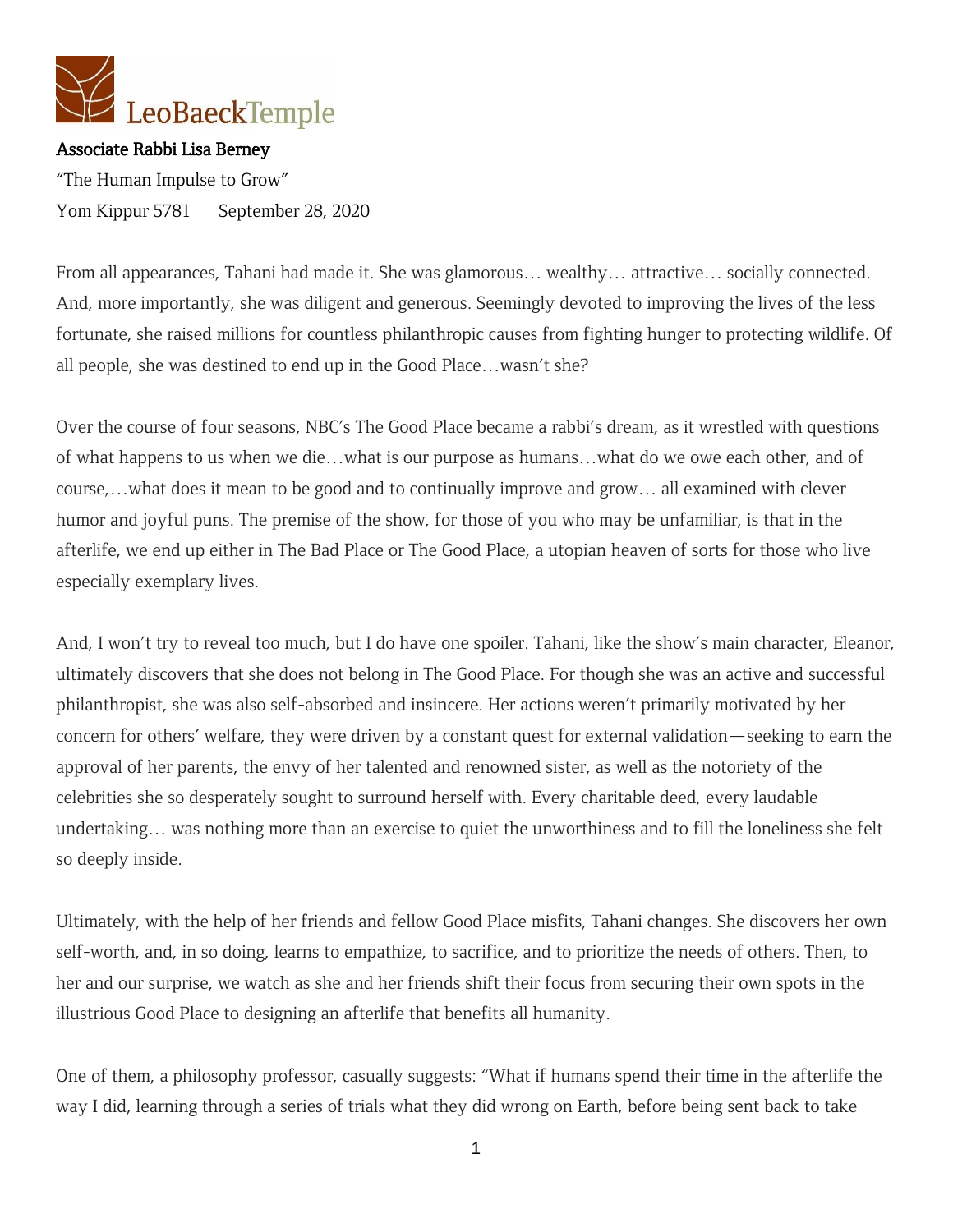another crack at being a good person?" Thus, does the team settle on a plan that offers every human a chance to reach the Good Place.

Luckily, however, WE don't have to wait until the afterlife for the opportunity to become better people.

In fact, the very purpose of this day is to rehearse that same conversation each visitor to the Good Place has with Michael, the afterlife architect, upon arrival. Dressed in white, forgoing food, stripped of our finery and delights, we appear, on Yom Kippur, as nothing more than ourselves, with no distinguishing features, other than the choices we've made or neglected to make.

But, for us, the results aren't final. Michael isn't taking us into the next room. We get the chance to make teshuvah, new year after new year… to change the outcome… to grow and become better people…and in so doing, to share our unique gifts with the world.

Stanford University psychologist, Dr. Carol Dweck describes this approach to life as a growth mindset. By acknowledging that, no matter who we are today we can always grow and change, we prime our minds to develop our intellectual, physical, and even spiritual and moral capacities. Our basic qualities, then, are things we can cultivate through our efforts, strategies, and help from others.

Too often, however, we consciously or subconsciously limit ourselves by approaching life with what she identifies as a fixed mindset. Whenever we say, "That's just who I am," or, "I can't do anything to change that," we're adopting this fixed mindset, limiting our ability to grow. Just think of any of the times we hesitated to try something new because we assumed we would fail, or to connect with someone different because we feared rejection or to welcome a new idea or a new person into our lives because we thought we already knew everything we needed to know about them. These are all instances of the fixed mindset, an approach we begin learning at a young age.

It reminds me of our almost 3-year-old daughter Shifra. Whenever she accomplishes something extraordinary, you know… like building a tower with her blocks or remembering the words to a song, Josh and I immediately respond with praise, telling her how smart she is, in the hopes of building her self-confidence and selfunderstanding as an intelligent girl. But as I explored these ideas further, I realized that even with the best of intentions, I was unknowingly cultivating a fixed mindset in Shifra.

For as Dweck's colleague Dr. Jo Boaler shares in her book, Limitless Mind, "One of the ways children – even those as young as three – develop a damaging fixed mindset is from a small, seemingly innocuous word that is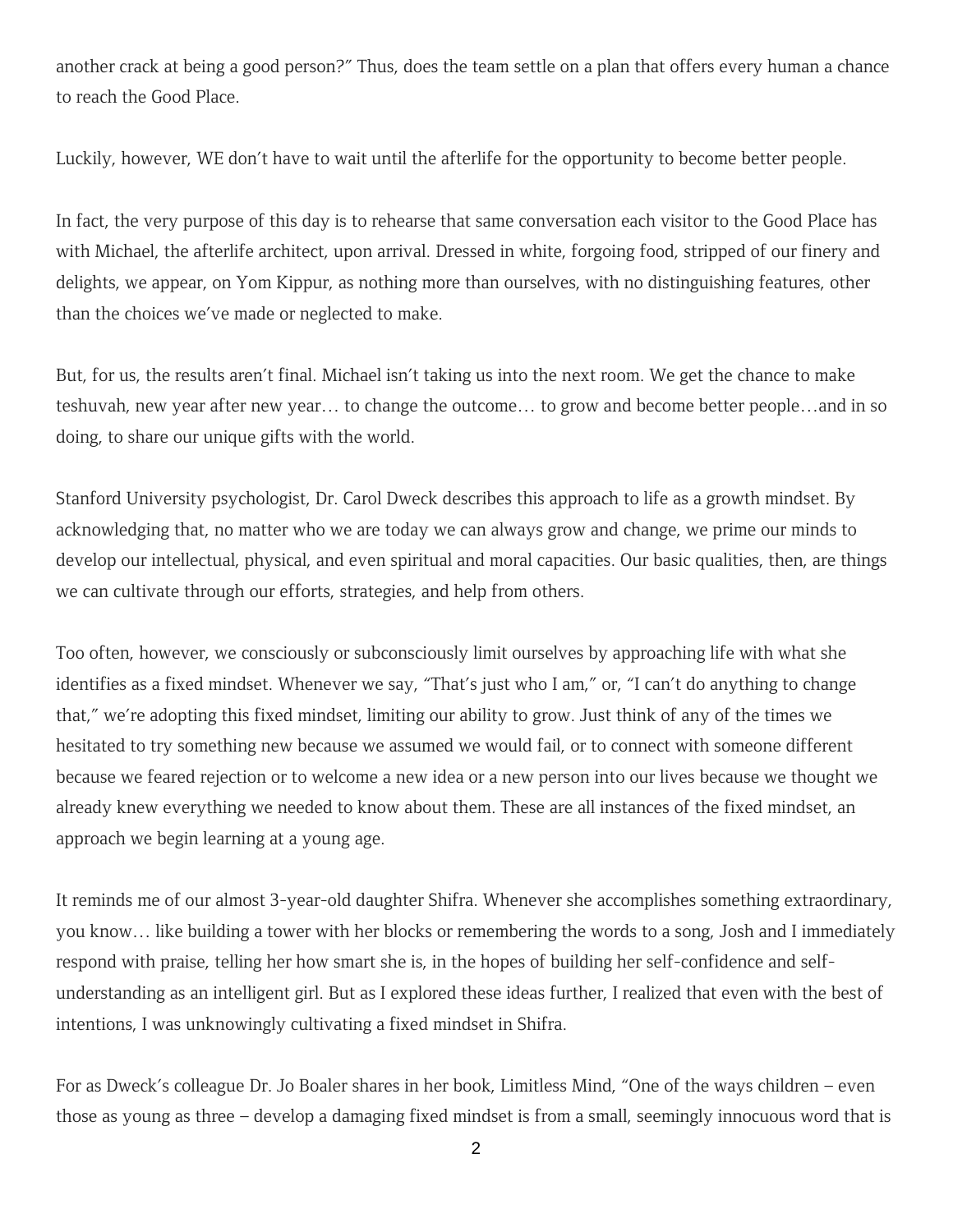used ubiquitously. The word is 'smart.'" Boaler goes on to describe that, despite our best intentions, when we praise our children as being smart, they first think: "Oh, good, I am smart" but later, when they struggle or fail, as we all do, they think, "Oh, I guess I am not so smart" and constantly evaluate themselves against this fixed idea of intelligence. Rather than praising some innate and finite gift, we can instead praise their effort to fuel their ongoing acquisition of new learning. "Shifra, I love how you built that tower; it is so creative."

Though this may seem like a tiny, possibly even insignificant distinction, it's anything but – and it's one that is built into our High Holydays practice in ways you might never have noticed. When we confess our transgressions on this Day of Atonement, we only use verbs. Though we may have lied, we never call ourselves liars. Though we may have done something foolish or insensitive, we never call ourselves dumb or cruel. Because our tradition recognizes that, at any moment, we possess the power to grow… the ability to change…

In fact, we are changing at every moment, whether we like it or not. Boaler's research demonstrates that "Every single day when we wake up in the morning, our brains are different than they were the day before." We're not the same people we were yesterday, and we don't have to be defined by yesterday's mistakes. Can you imagine how we might greet each day differently if we woke up and thought, I wonder what I can learn today…I wonder how I can change today? "We need to replace the idea that learning ability is fixed, with the recognition that we are all on a growth journey."

Now, despite what my mother lovingly always tells me, and what, I imagine, countless other parents tell their children, this doesn't mean that we can be whatever we want to be. I am certainly not becoming the next renowned nuclear physicist or composer. But a growth mindset suggests that our true potential is unknown and unknowable and that we have the ability to develop qualities and learn new things over a lifetime. It reminds us, then, to stop trying to prove we are great, or smart, or capable…it's exhausting…and, instead, invest in becoming better… to stop trying to hide our deficiencies, and instead, to welcome them as our best opportunities for growth.

You see, neuroscientists have discovered that the times when we are struggling and making mistakes are actually the best times for brain growth. Research shows that when we make mistakes, our brains are actually more active—creating growth, than when we're getting things right. Mistakes literally contribute positively to the strengthening of our neural pathways.

Our missteps, then, represent essential data points for developing our soul curriculum, guiding us toward the path of teshuvah.

3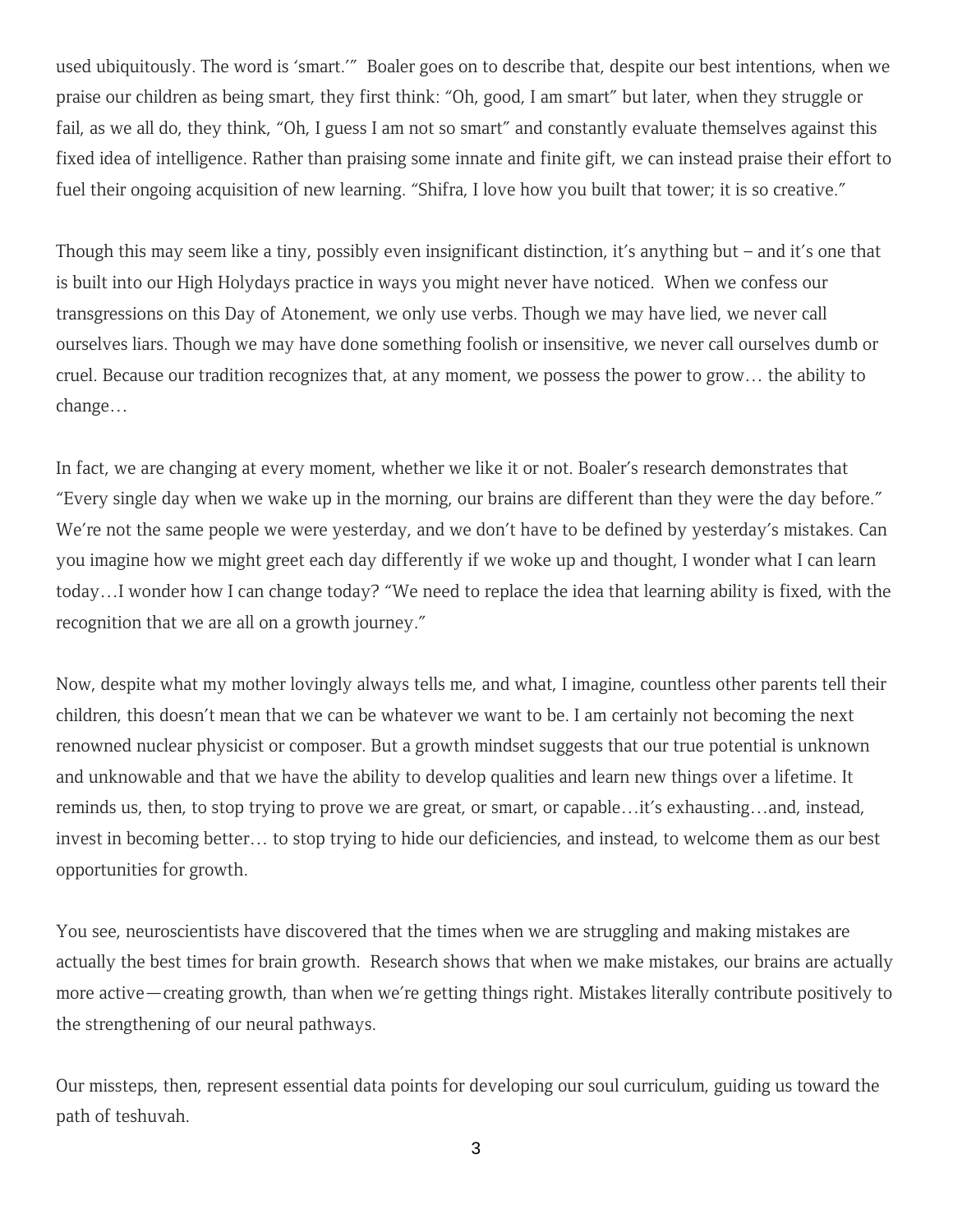This vision of the creative power embedded in our failures is so fundamental to our tradition that it represents the basis of our people's name, Yisrael. We are first introduced to the biblical Yisrael as Jacob, who, entering the world on the heel of his brother Esau, moves through life using subterfuge and deceit, while avoiding any and every possible confrontation. First, he tricks his elder brother into giving him his inheritance. Next, he misleads his aging father into granting him the special blessing meant for the eldest child. Then, he flees from Esau to his uncle Laban's house, where he marries Laban's two daughters. And after 20 years, when it's time for him to return to Canaan, Jacob again flees, departing in the middle of the night so that he doesn't have to face his father-in-law.

But when Jacob returns to Canaan, he resolves to confront his brother, Esau, no matter the danger. On the eve of their meeting, Jacob famously wrestles with a mysterious divine being. Rabbi Harold Kushner suggests that this encounter "may be an account of Jacob's wrestling with his conscience, torn between his human tendency to avoid an unpleasant encounter and the divine impulse in him that urges him to do the difficult but right thing... We can imagine Jacob saying to himself, 'Until now, I have responded to difficult situations by lying and running. I deceived my father. I ran away from Esau. I left Laban's house stealthily instead of confronting him.'"

But, by letting his conscience prevail, Jacob wins, too. "He outgrows his identity as the trickster, Jacob… and becomes Yisrael, the one who contends with God and people, instead of avoiding and manipulating them. At the end of the struggle, he is physically wounded and emotionally depleted" but he is described as shalem, whole, at peace with himself. That image of wrestling… of struggling to battle the worst parts of ourselves so that we may grow in this New Year is exactly the work we are brought together to do today. Teshuvah isn't neat and civilized, it's messy and painful… but as science and our tradition both acknowledge… it's not only possible, it's something our brains and our souls are wired for.

Now, perhaps it seems self-indulgent to consider the changes we need to make within ourselves as the fate of our world and of our country hangs precariously in the balance. Amid a devasting pandemic, with people of color terrified by those sworn to protect them, and the flames of hatred against all peoples, including ours, being repeatedly stoked in the halls of our highest offices, so much feels uncertain, so much outside our control. And yet, deep down, we have always known there are no shortcuts: to change our world for the better, we must begin by changing ourselves for the better.

As Rabbi Israel Salanter, the founder of Judaism's spiritual growth practice of Mussar, taught, "When I was a young man, I wanted to change the world. But I found it was difficult to change the world, so I tried to change